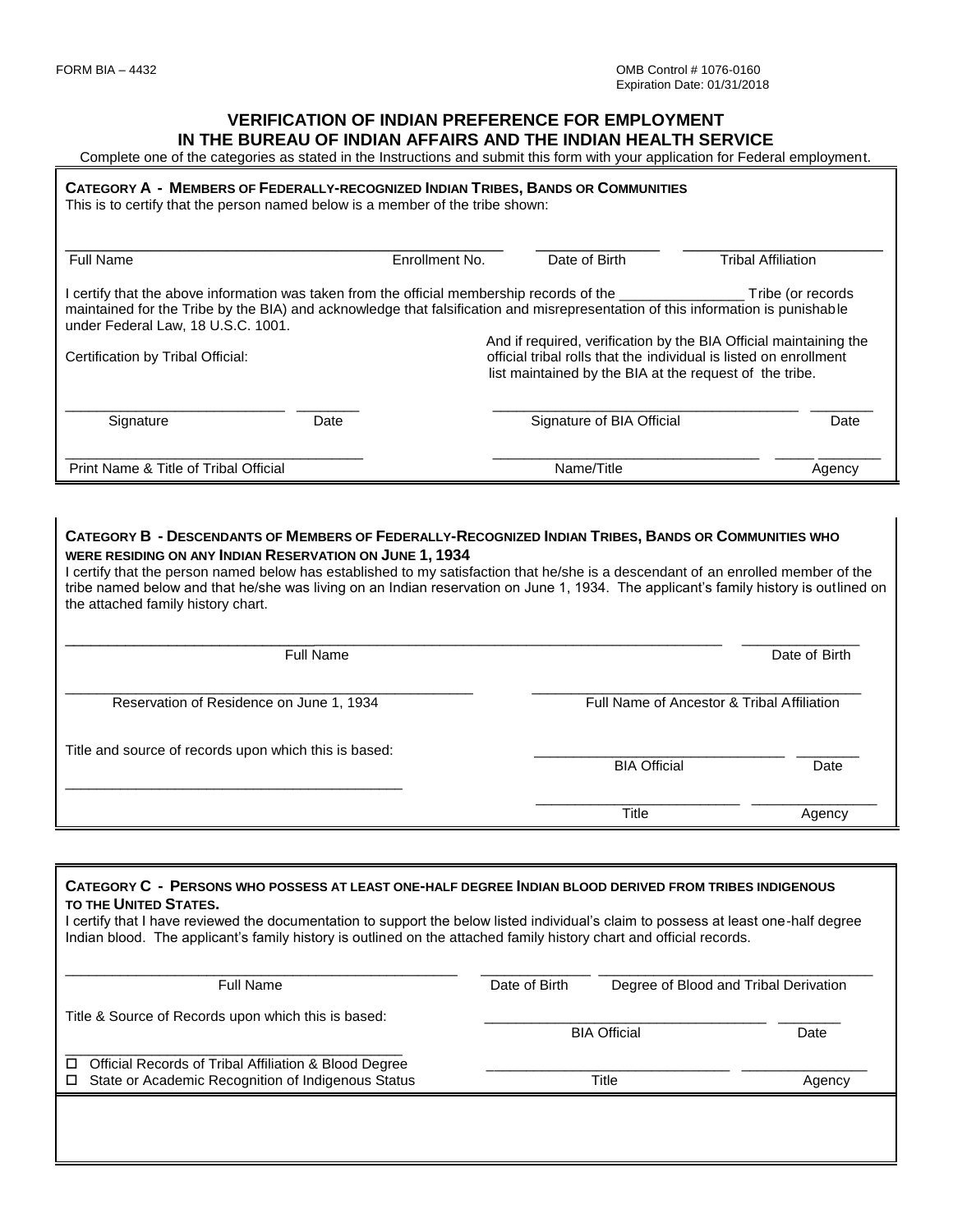#### **CATEGORY D - ALASKA NATIVE**

| I certify that the person named below is a member of an Alaska Native Tribe; or, an individual whose name appears on the roll of<br>Alaska Natives prior to July 31, 1981, and not subsequently disenrolled; or, an individual who was issued stock in a Native<br>corporation pursuant to 43 U.S.C. $1606(q)(1)(B)(i)$ . |               |                                        |        |  |  |
|---------------------------------------------------------------------------------------------------------------------------------------------------------------------------------------------------------------------------------------------------------------------------------------------------------------------------|---------------|----------------------------------------|--------|--|--|
| Name                                                                                                                                                                                                                                                                                                                      | Date of Birth | Alaska Native Village/Corporation/Roll |        |  |  |
| Title and source of records upon which this is based:                                                                                                                                                                                                                                                                     |               |                                        |        |  |  |
|                                                                                                                                                                                                                                                                                                                           |               | <b>BIA Official</b>                    | Date   |  |  |
|                                                                                                                                                                                                                                                                                                                           |               | <b>Title</b>                           | Agency |  |  |

## **INSTRUCTIONS FOR COMPLETING FORM BIA-4432**

1. It is the responsibility of the individual to establish evidence of entitlement to Indian preference. Applicants must submit as much background information as possible to verify eligibility for Indian preference. Falsification or misrepresentation of information is punishable under Federal Law, 18 U.S.C. 1001.

## **CATEGORY A**

**MEMBERS OF FEDERALLY-RECOGNIZED INDIAN TRIBES, BANDS OR COMMUNITIES**. If you are a member of a Federally-recognized tribe, you must request that your tribe complete this category. One of the following procedures will apply and you will be advised by your tribe:

If your tribe has contracted or compacted the maintenance of tribal enrollment records under the Indian Self-Determination and Education Assistance Act, Pub. L. 93-638, as amended, 25 U.S.C. 450, a verification signed by an *authorized* Tribal Representative(s) is sufficient.

If your tribe does *not* maintain tribal enrollment records, the tribe must certify that you are a member and you must submit the form to the BIA official who maintains the official roll for the tribe.

#### **CATEGORY B AND C**

- DESCENDANTS OF MEMBERS OF FEDERALLY RECOGNIZED INDIAN TRIBES, BANDS OR COMMUNITIES WHO WERE **RESIDING ON ANY INDIAN RESERVATION ON JUNE 1, 1934**
- **· PERSONS WHO POSSESS AT LEAST ONE-HALF DEGREE INDIAN BLOOD DERIVED FROM TRIBES INDIGENOUS TO THE UNITED STATES**

If you are claiming preference based on any of these categories, you should provide as much information as possible regarding your family history. This will be the only information which the BIA will have to certify your lineal descent.

If you are claiming preference based upon lineal descent from a member of a federally recognized tribe, band or community, you must also document that you were residing within the present boundaries of the reservation on June 1, 1934.

If you possess one-half degree Indian blood from a tribe indigenous to the United States, you must submit state or academic records that document this status, as well as official records that establish your degree of Indian blood, such as census records. You must also complete the attached FAMILY HISTORY.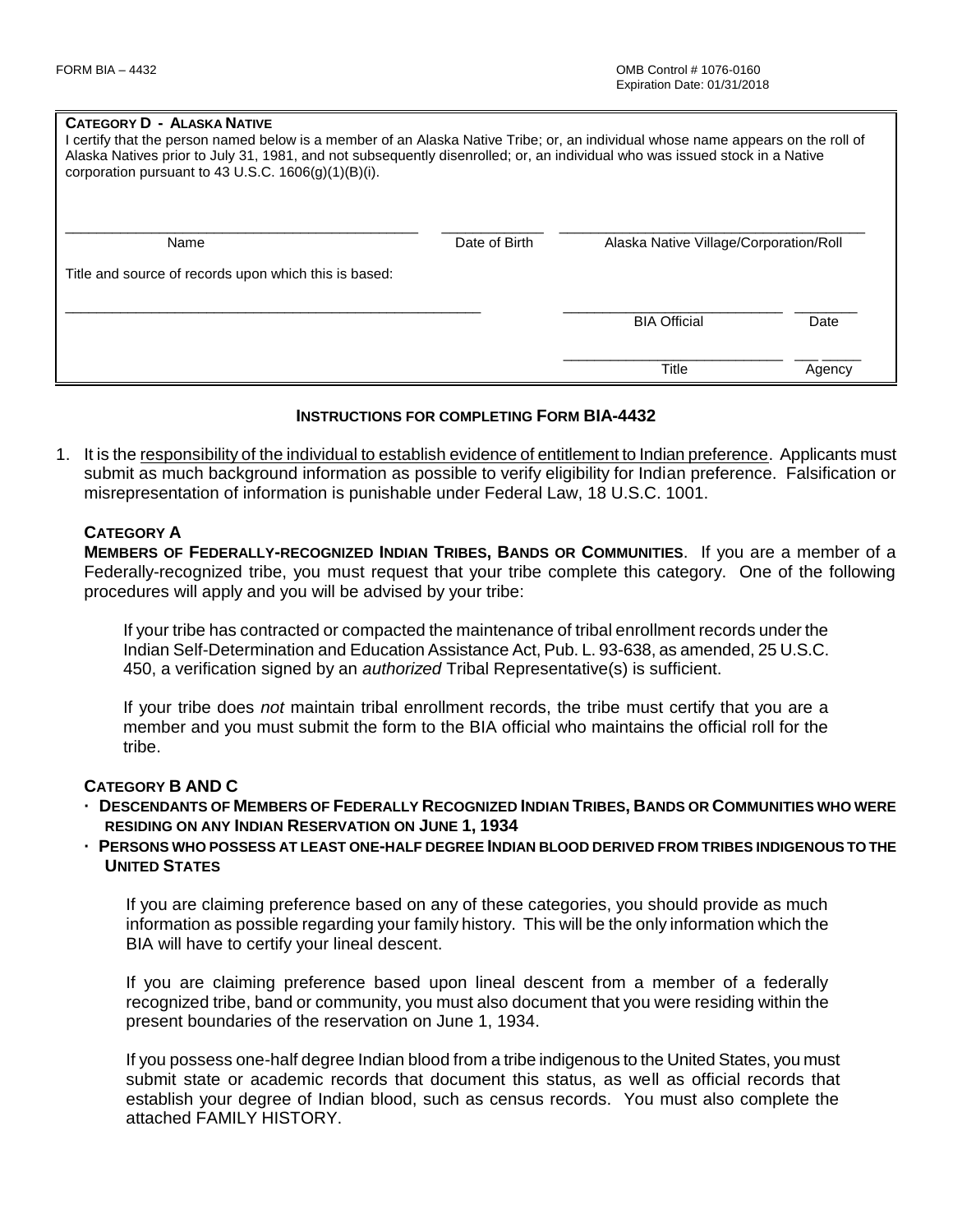# **Category D**

**ALASKA NATIVE OR DESCENDANT OF AN ALASKA NATIVE**. You may contact the Bureau of Indian Affairs office servicing your village or corporation for completion of this category.

# 2. **INSTRUCTIONS TO BIA OFFICIALS**:

This form has been designed for the verification that an applicant is entitled to Indian preference in employment. If category A membership is verified through records maintained for the Tribe by the BIA, a tribal representative must also sign the verification. If the applicant does not meet the tribal enrollment criteria, the form should not be completed. If the applicant cannot document at least one-half degree Indian blood derived from tribes indigenous to the United States, the form should not be completed. Upon verification by a BIA Regional Director, Superintendent or other designed responsible BIA official, the applicant will be entitled to preference in employment.

# 3. **INSTRUCTIONS TO PERSONNEL OFFICERS**:

Receipt of a properly verified FORM BIA 4432, together with an acceptable application, "Personal Qualifications Statement", entitles an applicant to preference in employment.

# 4. **PAPERWORK REDUCTION ACT NOTICE**:

The information collection is approved by the Office of Management and Budget under the Paperwork Reduction Act of 1995, 44 U.S.C. 3507(d), and assigned clearance number 1076-0160. This information is collected to verify that individuals are eligible for preference when appointments are made to vacancies in positions in the Bureau of Indian Affairs. It is estimated that it takes the applicant about 30 minutes to complete this form. A Federal agency may not conduct or sponsor, and a person is not required to respond to, a collection of information unless it displays a currently valid OMB control number. If you have any questions regarding the burden estimation, please contact: Information Collection Clearance Officer – Indian Affairs, 1849 C Street, NW, MS-3642, Washington, DC 20240.

## 5. **PRIVACY ACT STATEMENT**:

This information is collected as provided pursuant to the Privacy Act, 5 U.S.C. 552a, for individuals completing application forms for Federal employment with the Bureau of Indian Affairs (DOI) or the Indian Health Service (DHHS). We are authorized to collect information to verify Indian ancestry or Indian tribal membership by 25 U.S.C. 2, 4 Stat. 564 and 15 Stat. 228; 25 U.S.C. 9, 4 Stat. 738; 25 U.S.C. 43; 36 Stat. 272; 25 U.S.C. 44, 28 Stat. 313; 25 U.S.C. 46, 22 Stat. 88 and 23 Stat. 697; 25 U.S.C. § 348, 24 Stat. 398 and 31 Stat. 1085; 25 U.S.C. 472, 48 Stat. 986; 25 U.S.C. § 472a, 93 Stat. 1057 and 94 Stat. 695; 25 U.S.C. 479, 48 Stat. 988; and 5 U.S.C. 8336. The information collected will be used to determine eligibility for Indian preference and may be disclosed to the Department of the Interior Office of Personnel, the United States Office of Personnel Management, and the Indian Health Services Office of Personnel. The system of records notice is DOI-79, Interior Personnel Records, 64 FR 20010 (April 23, 1999).

## 6. **EFFECTS OF NON-DISCLOSURE**:

Disclosure of the information requested on this form (Form BIA 4432) is voluntary. However, consideration for Indian preference in employment under 25 CFR Part 5 requires proof that (a) you are a member of any recognized Indian tribe currently under Federal jurisdiction; (b) you are a descendant of a member residing within the present boundaries of any Indian reservation on June 1, 1934; (c) you are an Eskimo or another aboriginal person of Alaska as defined by the Alaska Native Claims Settlement Act (43 U.S.C. 1601 *et seq*.); or (d) you possess onehalf or more Indian blood of tribes that are indigenous to the United States. Indian Reorganization Act of June 18, 1934, 25 U.S.C. 472.